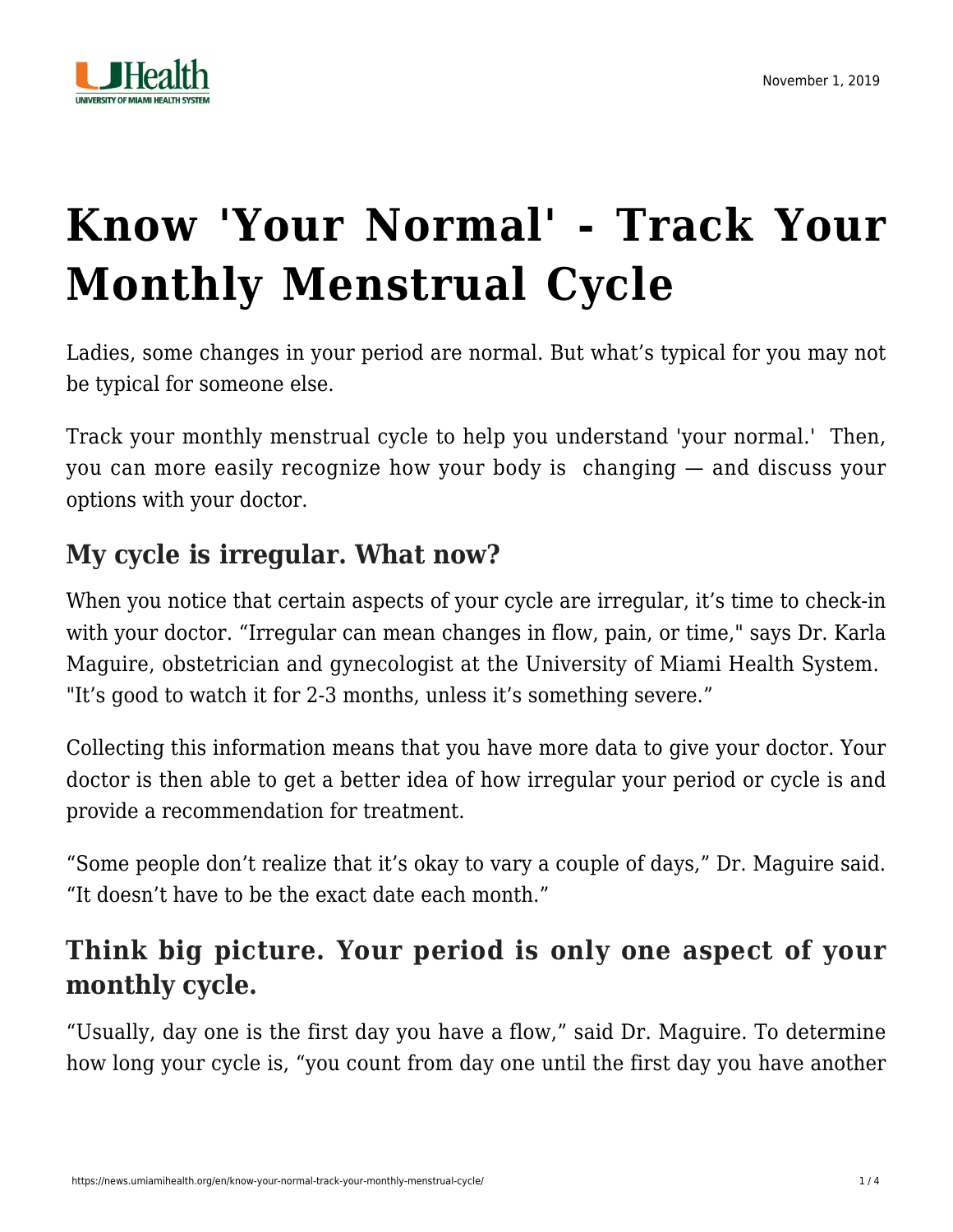

flow. In most women, that's somewhere between 25 and 35 days."

In a typical month, you'll take note of things like mood, energy level, cravings, ovulation, and even intimacy. Whether you use an app or a journal, tracking these occurrences will give you the best idea of what you should expect.



### **Track your monthly menstrual cycle with medically accurate apps**

If you don't want to keep handwritten notes, there are apps available on your cell phone. But, [according to one study](https://journals.lww.com/greenjournal/Fulltext/2016/06000/Evaluation_of_Smartphone_Menstrual_Cycle_Tracking.24.aspx), only a handful are medically accurate.

The study started its search with 1,116 apps and narrowed down the list to 20 accurate apps based on cost, language, whether or not it tracked menstrual cycles and any duplicate apps.

Below is the list of medically accurate apps. Note: [this study](https://journals.lww.com/greenjournal/Fulltext/2016/06000/Evaluation_of_Smartphone_Menstrual_Cycle_Tracking.24.aspx) is from 2016 and that the reviewed apps likely have updated versions.

- Clue
- Glow
- Pink Pad Period & Fertility Tracker Pro
- GP Apps; Period Tracker, Free Menstrual Calendar
- iPeriod Period Tracker Free; LoveCycles Menstrual, Ovulation & Period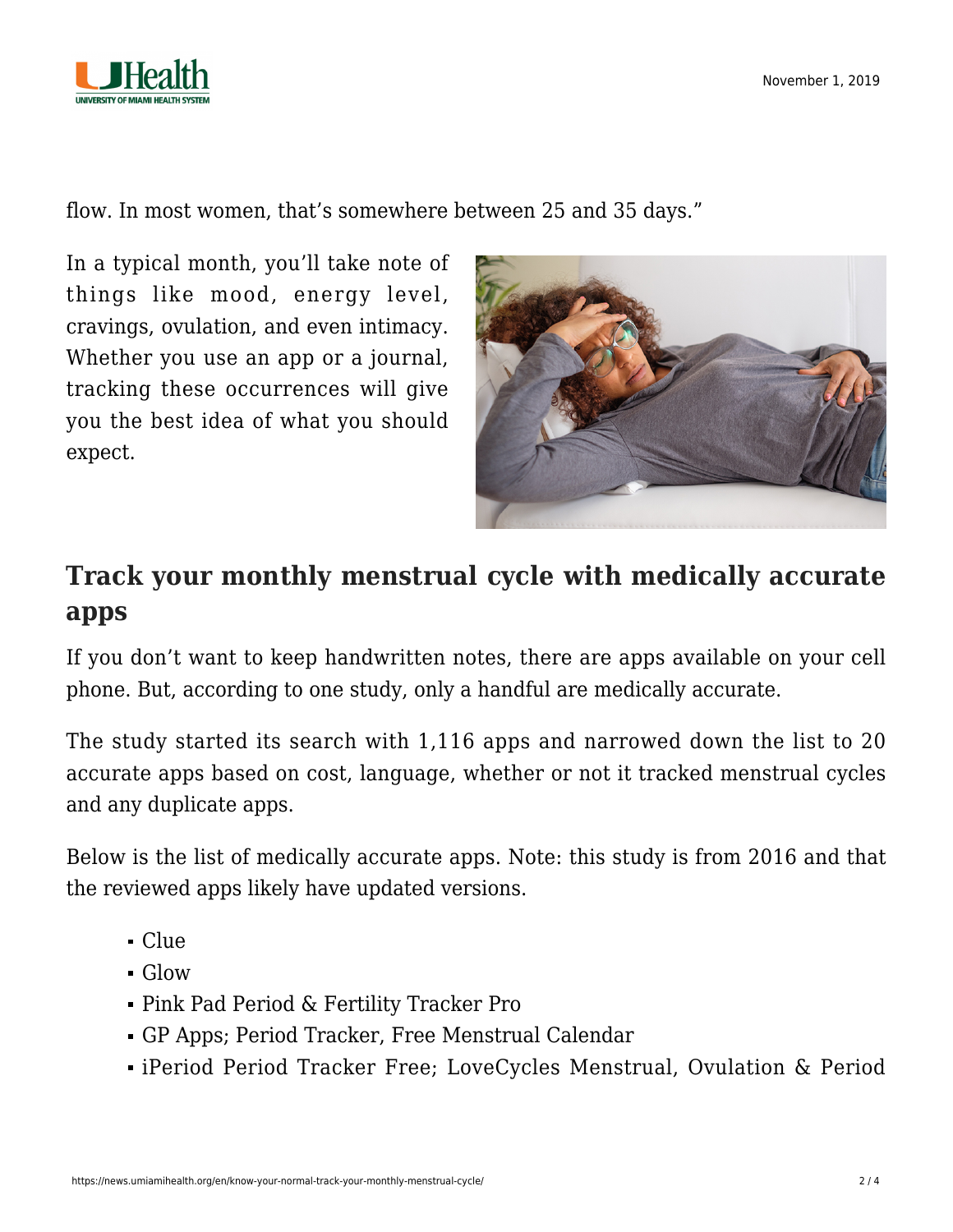

Tracker; Mom and Baby to Be

- Groove; Lily; Menstrual Calendar; Period Tracker
- Day After; MonthPal (now known as "Touchable Period Tracker")
- Menstruation & ovulation (now known as "Menstrual Period Tracker")
- FemCal Lite; The Flow
- It's a Girl Thing
- Fertility Cycle
- Free Girl Cal

The study reports, "of the 20 accurate, free apps, 80% contained information for conception and 50% for contraception. Common features and functionality included password protection (55%); no requirement for Internet connectivity (80%); no advertisements (65%); in-application technical support (70%); medical disclaimers (65%); health education (55%); tracking of menstrual flow (70%), symptoms (70%), and intercourse (75%); alerts for next menses (65%) and fertility (55%); and cycle length information (75%). Forty percent were available for Android. Usefulness for fertility medications (15%), professional involvement (5%), and cited literature (5%) were rare."

NOTE: Any information contained in menstrual cycle tracking apps should never take the place of medical advice.

## **Remember, birth control contraceptives will impact your cycle**

In a few cases, women might experience a very light period or no period at all.

"One reason it might be light is just it's always been light," said Dr. Maguire. "And as we get closer to menopause, sometimes our periods change."